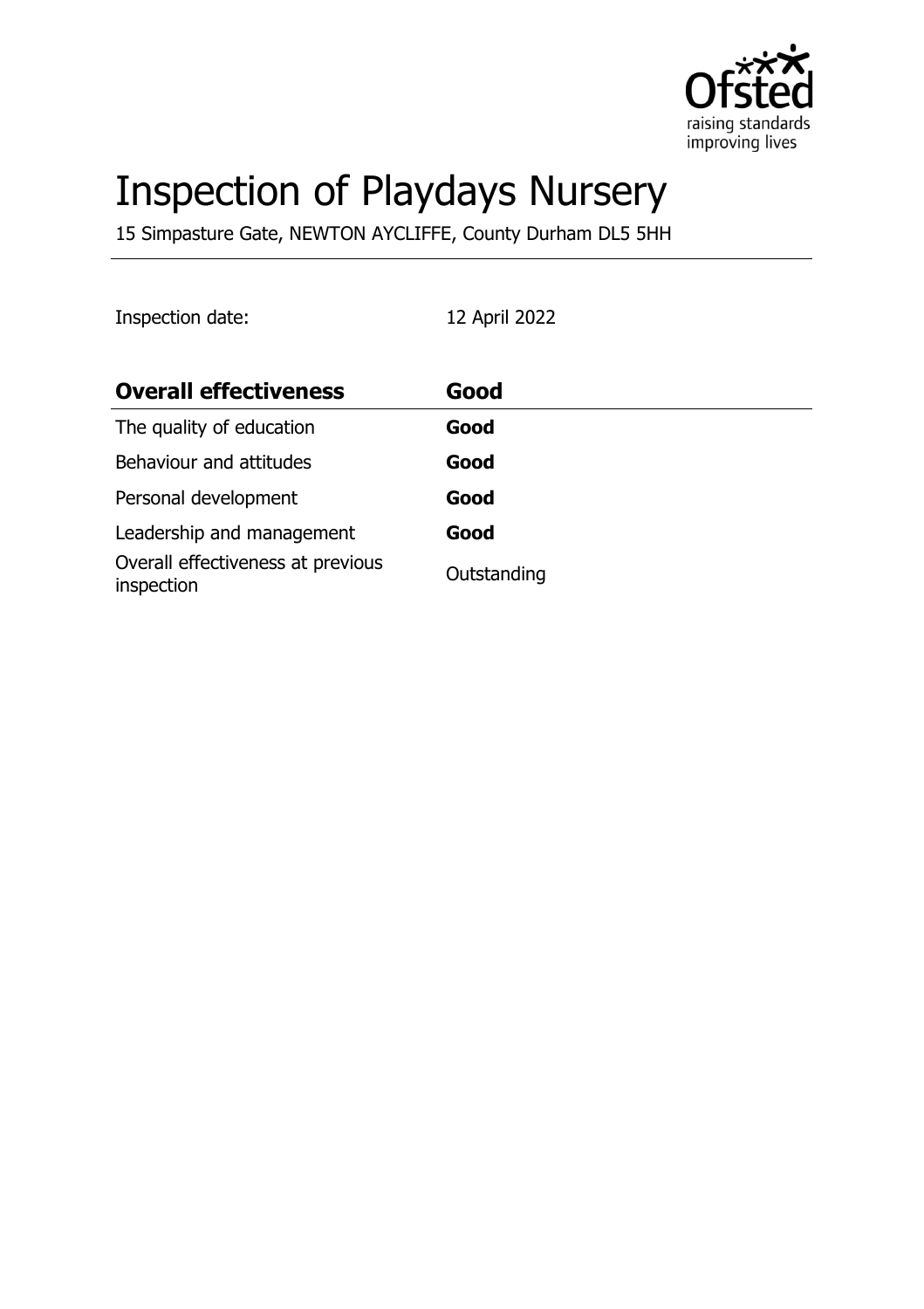

# **What is it like to attend this early years setting?**

## **The provision is good**

Children enter this setting excited and happy to be there. Staff are warm, caring and nurturing. Children quickly form close attachments to staff and feel confident to play and explore the environment. Children behave very well. They share and take turns. Older children play cooperatively with their friends. For example, they collaborate well as they use a microwave in the mud kitchen. Children show high levels of concentration as they mix mud and water and make tea for everyone.

Children have many opportunities to develop their physical skills. Older children make their own obstacle course from wooden planks and tyres. Furthermore, they dance to music and skilfully weave ribbons through a wooden tree. Toddlers use push along vehicles and build with large wooden blocks. Babies have opportunities to walk, crawl and climb on small slides in the outdoor area. This helps to develop children's large- and small-muscle skills. Children are very independent. Older children confidently put on their coats as they go outside to play. Toddlers are beginning to serve themselves lunch, with the support from staff. All children independently select their own equipment and resources. This helps children to develop skills they need for the next stage in learning, including school.

## **What does the early years setting do well and what does it need to do better?**

- $\blacksquare$  Partnerships with parents are a strength of the setting. Parents know what their child is learning, through conversations and the use of an online system. Staff share information with parents to help them to understand how children's learning can be further supported at home. Parents comment that 'staff are caring and compassionate'.
- $\blacksquare$  There is very good support for children with special educational needs and/or disabilities. The special educational needs coordinator works closely with key staff to develop individual learning plans for children. Staff work in close partnerships with a range of professionals to support children to reach their full potential.
- $\blacksquare$  Children understand the expectations of the setting and listen to staff when they need some guidance and support. Staff provide gentle reminders to children to use their 'walking feet' when inside the setting. Older children say please and thank you without being prompted. Children behave very well.
- The manager's intent for the curriculum is clear. Generally, staff plan an ambitious curriculum that is exciting and interesting. However, sometimes the activities planned do not always provide enough challenge for the children involved. For example, when carrying out a planned cooking activity, children were not challenged enough to think about what might happen next. That said, children still make good progress from their starting points.
- Staff understand the importance of developing key-person relationships and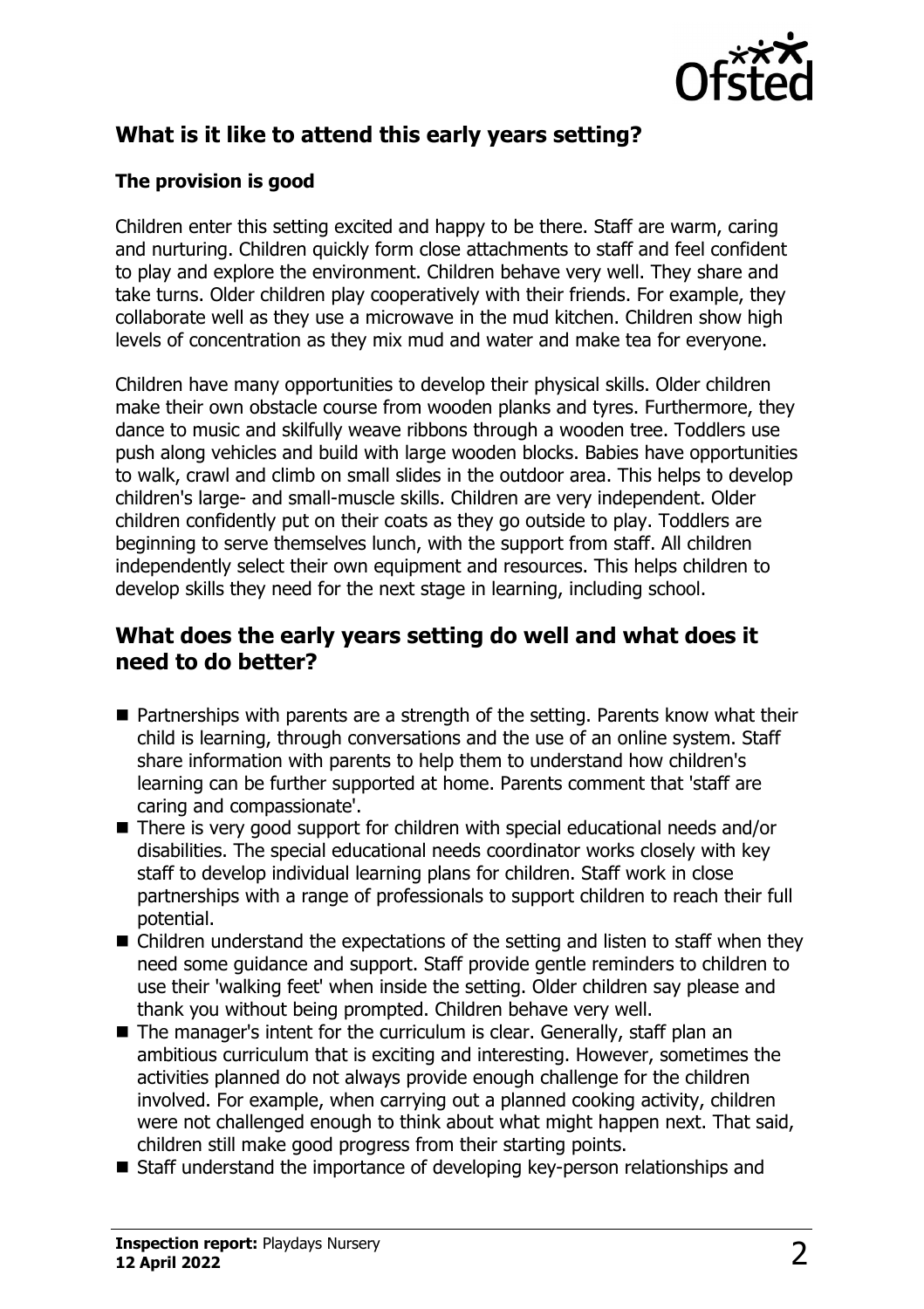

support children to move rooms using well-planned transitions. Staff gather detailed information about children's backgrounds and developmental starting points. They use this information to help children settle quickly. Where children struggle to settle, staff work closely with families to support them. For example, they organise extra visits. This helps children to develop their confidence and well-being.

- Leaders place high priority on staff well-being. Staff are happy and feel well supported in their roles. They have regular meetings and individual supervision sessions. However, there is scope to further develop the supervision and mentoring that staff receive to raise the quality of their teaching to an even higher level.
- Staff teach children good hygiene practices. Older children show high levels of independence with their self-care skills. They know to wash their hands before eating and after using the toilet. Toddlers learn to wipe their own noses and wash their hands afterwards. Children talk confidently about using soap to 'wash the germs away'.
- Staff place a strong emphasis on supporting children's communication and language skills. They speak clearly and ask questions. Staff provide a constant dialogue during activities. Older children sing songs and staff encourage them to use sign language as they sing. Staff engage with babies when they are babbling to support them to hear words and begin to join in conversations. Children foster a love of reading as they spend time looking at books independently and with staff. As a result, children are becoming confident communicators.

## **Safeguarding**

The arrangements for safeguarding are effective.

Staff have a good understanding of how to keep children safe. They understand their roles and responsibilities in protecting children. Staff know who the nursery's designated safeguarding leads are. They have good knowledge of the signs and symptoms that may indicate that a child is at risk of harm. The manager and staff are clear about what action to take if an allegation is made about a member of staff. Staff are aware of the 'Prevent' duty guidance and female genital mutilation. All staff carry out regular risk assessments to ensure the environment is safe for children. They effectively supervise children as they play indoors and outside.

## **What does the setting need to do to improve?**

#### **To further improve the quality of the early years provision, the provider should:**

- $\blacksquare$  differentiate planned activities and interactions further to ensure they offer suitable challenge and meet the developmental needs of all children
- $\blacksquare$  strengthen the supervision, coaching and mentoring of staff to focus even more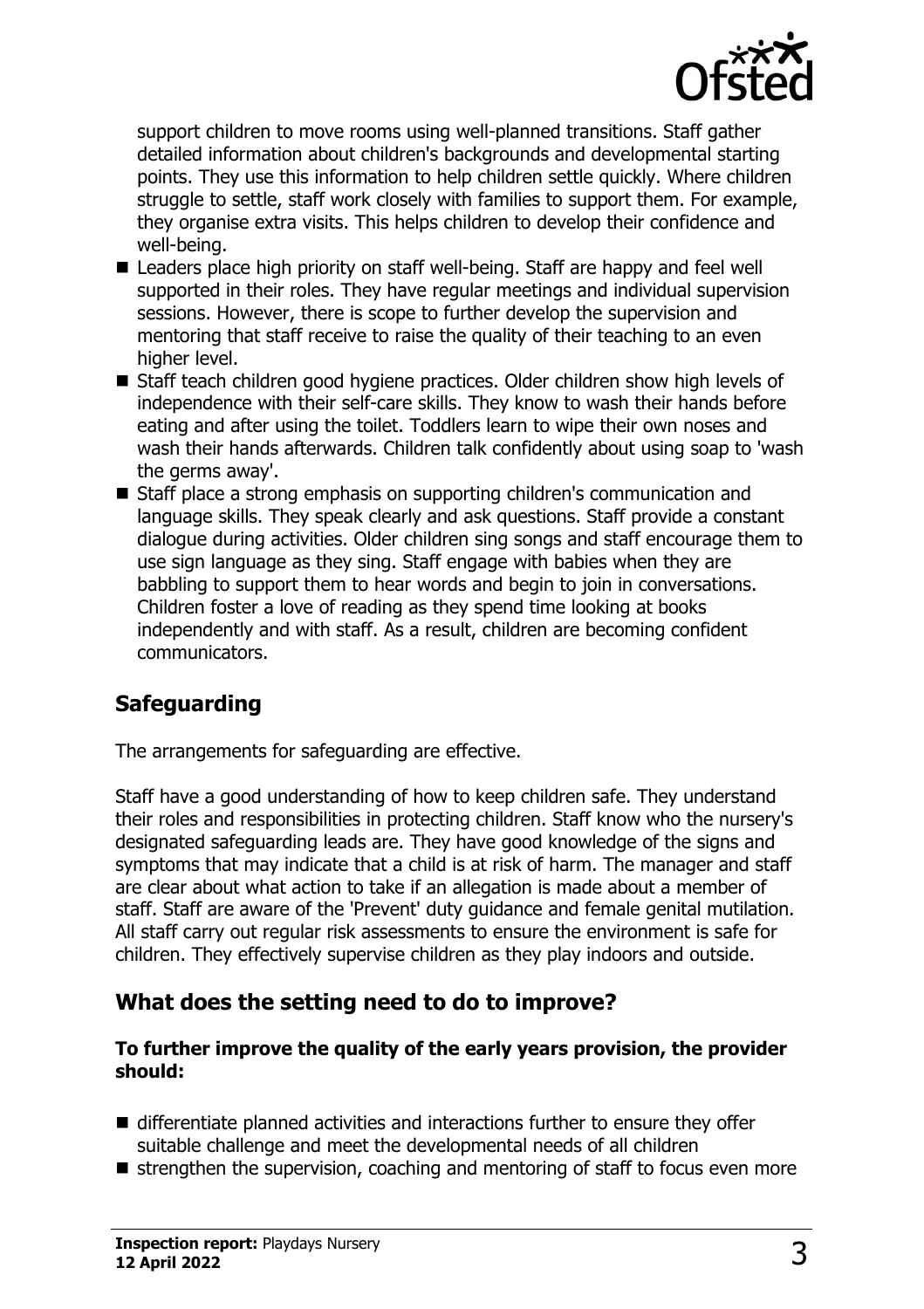

effectively on enhancing the already good teaching.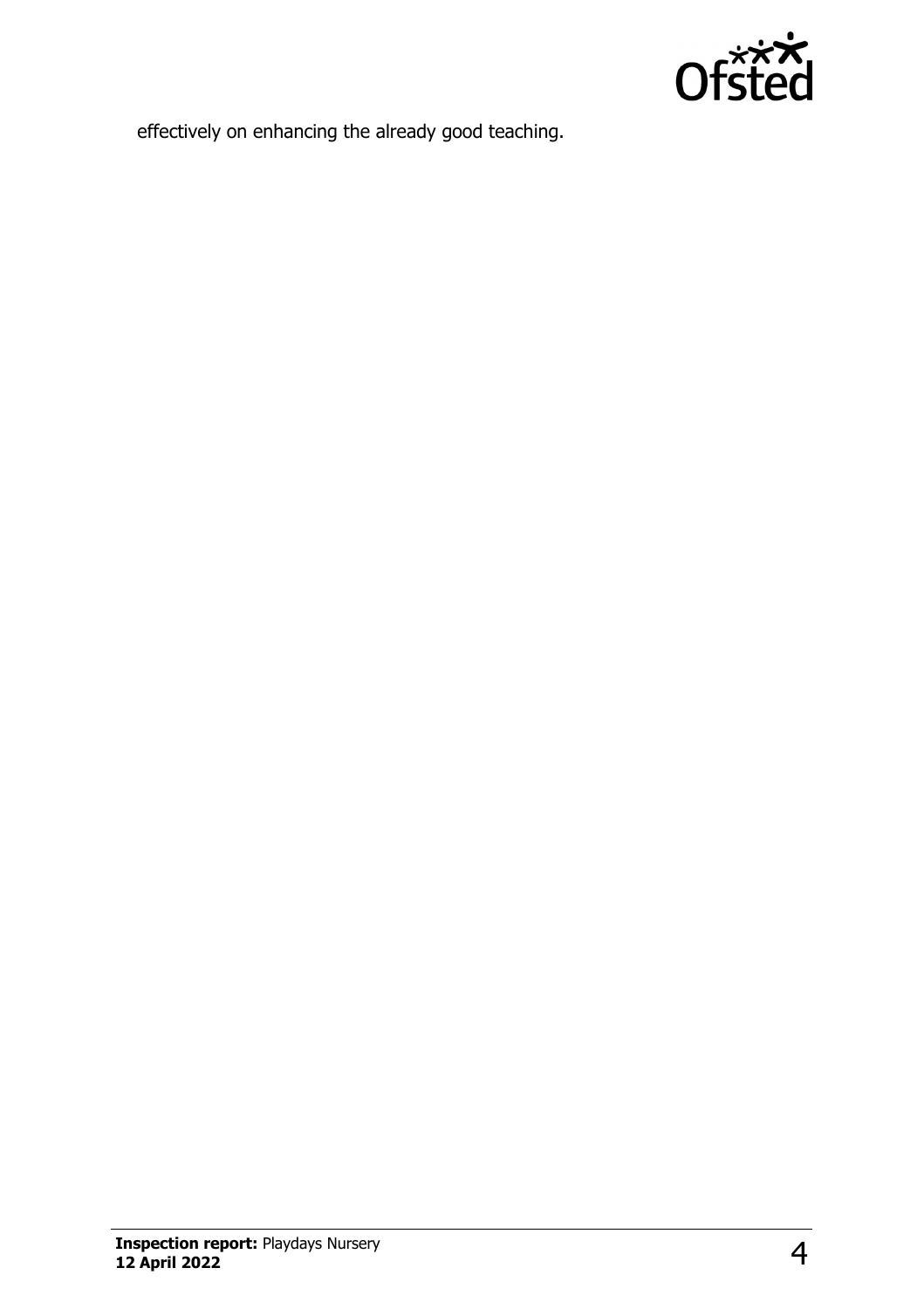

| <b>Setting details</b>                         |                                                        |
|------------------------------------------------|--------------------------------------------------------|
| Unique reference number                        | EY387645                                               |
| <b>Local authority</b>                         | Durham                                                 |
| <b>Inspection number</b>                       | 10220103                                               |
| <b>Type of provision</b>                       | Childcare on non-domestic premises                     |
| <b>Registers</b>                               | Early Years Register, Compulsory Childcare<br>Register |
| Day care type                                  | Full day care                                          |
| Age range of children at time of<br>inspection | $0$ to $4$                                             |
| <b>Total number of places</b>                  | 54                                                     |
| Number of children on roll                     | 88                                                     |
| Name of registered person                      | Nursery Group Limited                                  |
| Registered person unique<br>reference number   | RP905563                                               |
| <b>Telephone number</b>                        | 01325312050                                            |
| Date of previous inspection                    | 2 September 2016                                       |

## **Information about this early years setting**

Playdays Nursery registered in 2009. The nursery employs 15 members of childcare staff. Of these, 14 hold appropriate early years qualifications at level 3 or above. The nursery opens from Monday to Friday and all year round. Sessions are from 8am until 6pm. The nursery provides funded early education for two-, three- and four-year-old children.

## **Information about this inspection**

#### **Inspector**

Julie Campbell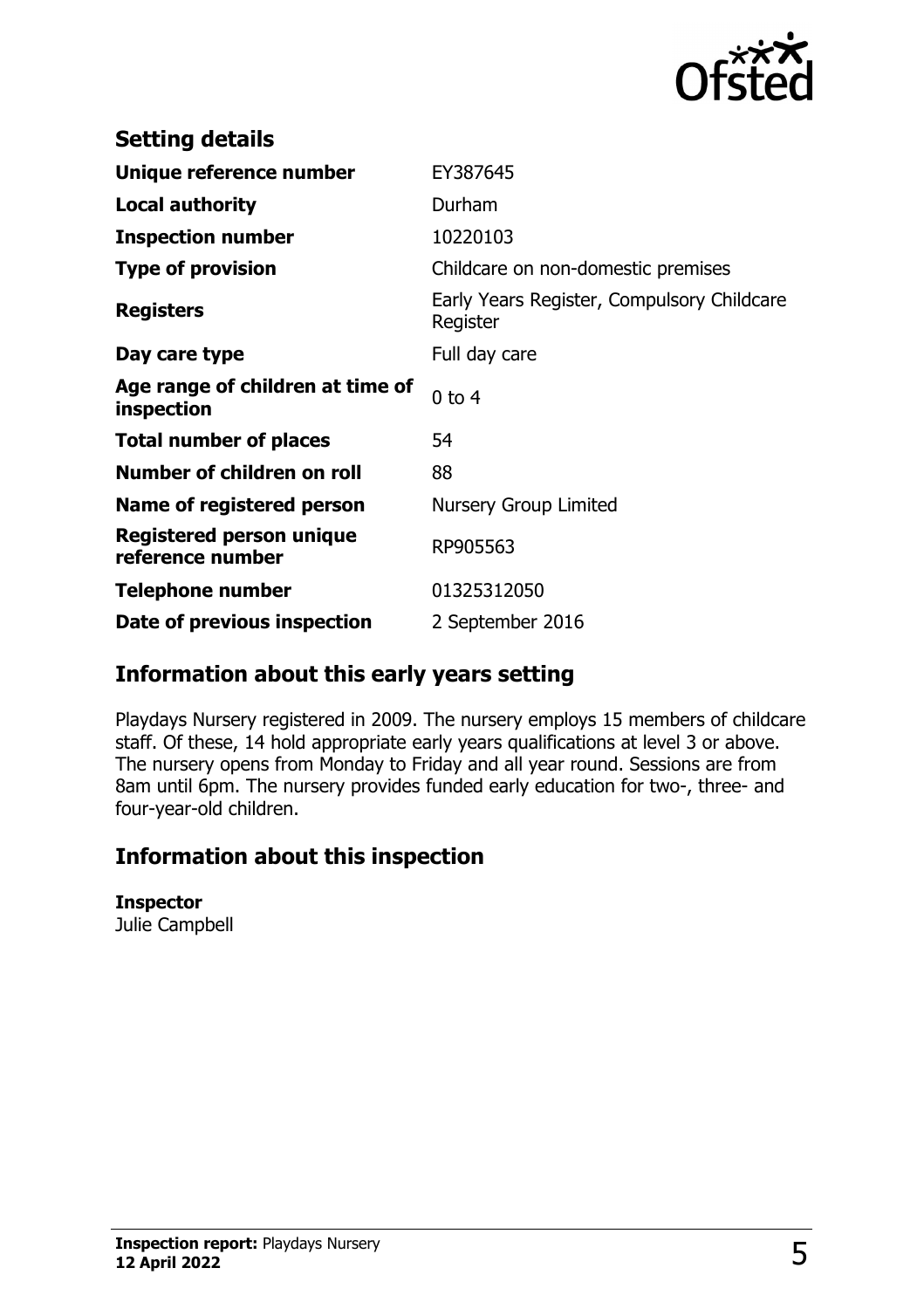

## **Inspection activities**

- $\blacksquare$  This was the first routine inspection the provider received since the COVID-19 pandemic began. The inspector discussed the impact of the pandemic with the provider and has taken that into account in their evaluation of the provider.
- The manager, deputy manager and inspector completed a learning walk together of all areas of the nursery and discussed the early years curriculum.
- $\blacksquare$  The inspector spoke with the manager and deputy manager about the leadership and management of the setting.
- $\blacksquare$  The special educational needs coordinator spoke to the inspector about how they support children with special educational needs and/or disabilities.
- $\blacksquare$  The inspector carried out a joint observation with the manager.
- $\blacksquare$  Parents shared their views of the setting with the inspector through written feedback.
- $\blacksquare$  The inspector looked at relevant documentation and reviewed evidence of the suitability of staff working in the nursery.

We carried out this inspection under sections 49 and 50 of the Childcare Act 2006 on the quality and standards of provision that is registered on the Early Years Register. The registered person must ensure that this provision complies with the statutory framework for children's learning, development and care, known as the early years foundation stage.

If you are not happy with the inspection or the report, you can [complain to Ofsted](http://www.gov.uk/complain-ofsted-report).